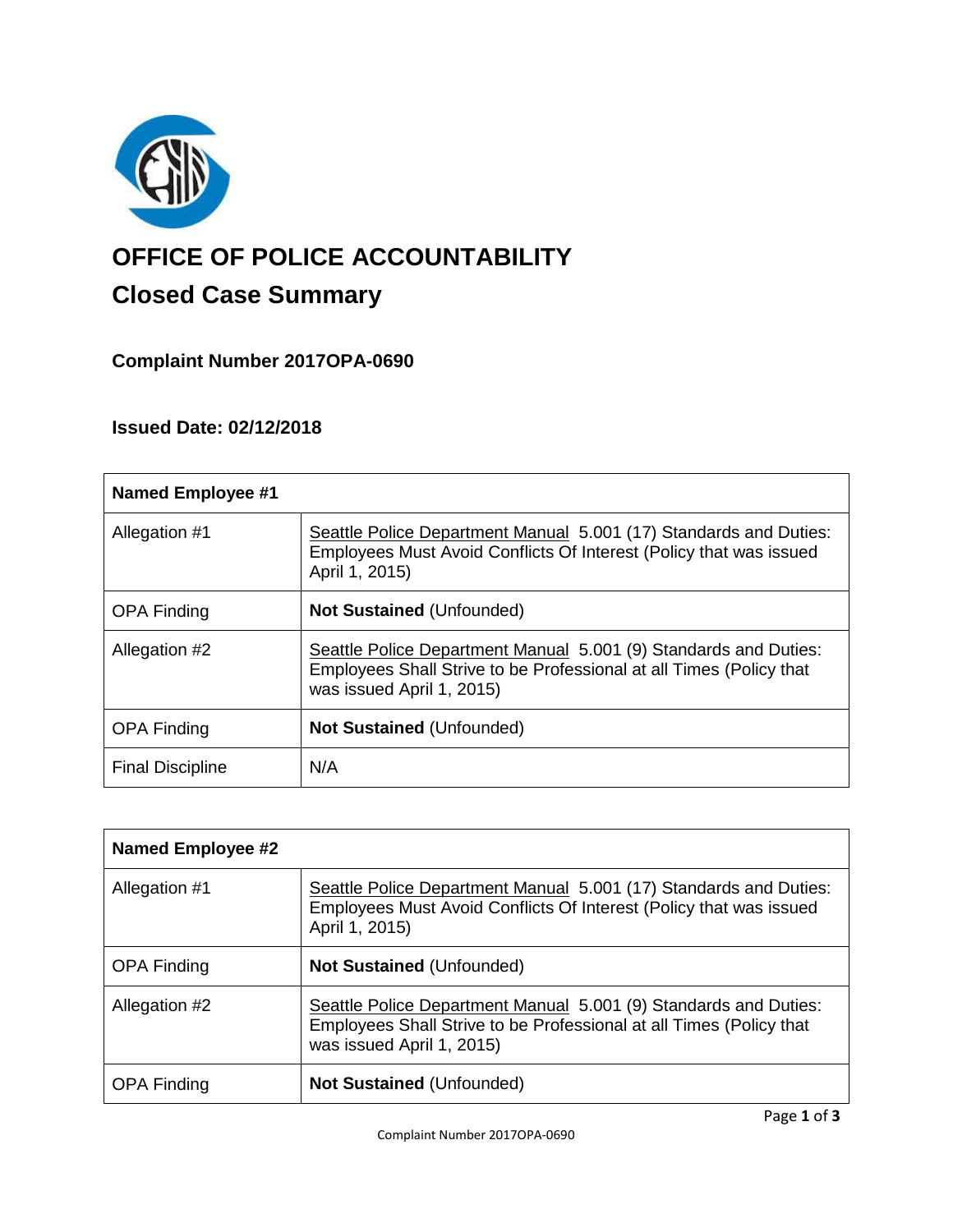| <b>Final Discipline</b> | N/A |
|-------------------------|-----|
|-------------------------|-----|

#### **INCIDENT SYNOPSIS**

The Office of Police Accountability received an anonymous complaint regarding the Named Employees.

#### **COMPLAINT**

An anonymous complainant alleged that Named Employee #1 was overheard telling FRB staff that he and Named Employee #2 were accessing OPA restricted files.

#### **INVESTIGATION**

The OPA investigation included the following actions:

- 1. Review of the complaint
- 2. Search for and review of all relevant records and other evidence
- 3. Interviews of SPD employees

#### **ANALYSIS AND CONCLUSION**

The gravamen of this allegation was that the Named Employees inappropriately accessed OPA restricted files. During their OPA interviews, both Named Employees denied engaging in such conduct. There was no evidence in the record suggesting the contrary.

This allegation was classified based on the anonymous complainant's allegation that Named Employee #1 was heard telling Force Review Board (FRB) staff that he and Named Employee #2 were accessing OPA restricted files.

As a general matter, both Named Employees did in fact have access to OPA restricted files, so long as those files are accessed appropriately. For this reason, to the extent the Named Employees told their colleagues in the FRB that they accessed such files, this could have been a completely accurate and benign statement.

At their OPA interviews, both Named Employees denied bragging or boasting about such access. OPA further interviewed a number of the Named Employees' colleagues at the FRB, all who similarly denied hearing the Named Employees brag or boast about their access to restricted OPA files.

Based on the above, the OPA Director found no evidence indicating that the Named Employees engaged in unprofessional conduct in this instance.